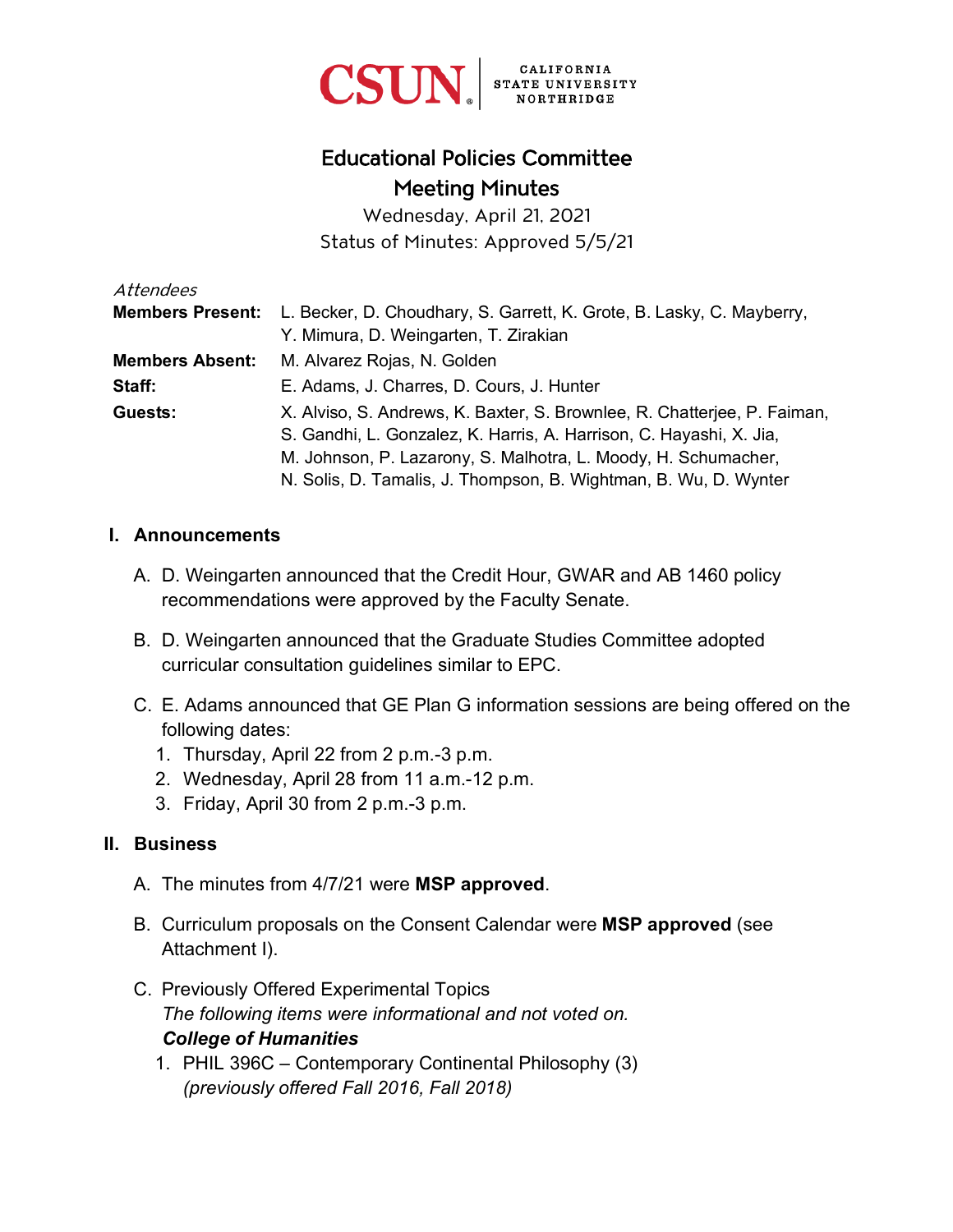#### *College of Science and Mathematics*

- 2. ESM 196P Diagnostic for Mathematics (1) *(previously offered Summer 2019)*
- D. The Consent Calendar for Ethnic Studies (ES) designation proposals recommended by the Ethnic Studies Academic Council was **MSP approved** with the exception of eight courses that were tabled for clarification from the Ethnic Studies Academic Council (see Attachment 2).
- E. College of Social and Behavioral Sciences *Political Science Pattern Modification (Previously Approved by Academic Affairs Council)* 1. Political Science, B.A. **MSP Approved**.
- F. College of Humanities

# *Queer Studies*

#### *New Courses*

- 1. QS 101 Introduction to Queer Studies (3). **MSP approved** with revision to SLO 4, addition of assessment details and updated library name.
- 2. QS 151 Fundamentals of QS Public Speaking (3). **MSP approved** with addition of assessment details and updated library name.
- 3. QS 201 Race and Ethnicity in Queer Studies (3). **MSP** approved with revision to SLO 4, addition of assessment details and updated library name.
- 4. QS 303 Transgender Studies (3). **MSP approved** with addition of assessment details and updated library name.

#### *Program Modification*

- 5. Queer Studies Minor. **MSP approved**.
- G. Mike Curb College of Arts, Media, and Communication

## *Communication Studies*

## *New Course*

1. COMS 436 – Communication and Food (3). **MSP approved with** clarification of grading for graduate student alternative assignment on syllabus.

## *Program Modification*

2. Communication Studies, B.A. **MSP approved**.

## *Cinema and Television Arts*

## *New Course*

3. CTVA 215 – Cult Film and Television (3). **MSP approved**.

## *New Courses (Returning from 2/19/20)*

- 4. CTVA 311 History of Global Cinema (3). **MSP approved**.
- 5. CTVA 411A-Z Genres in Cinema and Television Arts (3). **MSP approved**.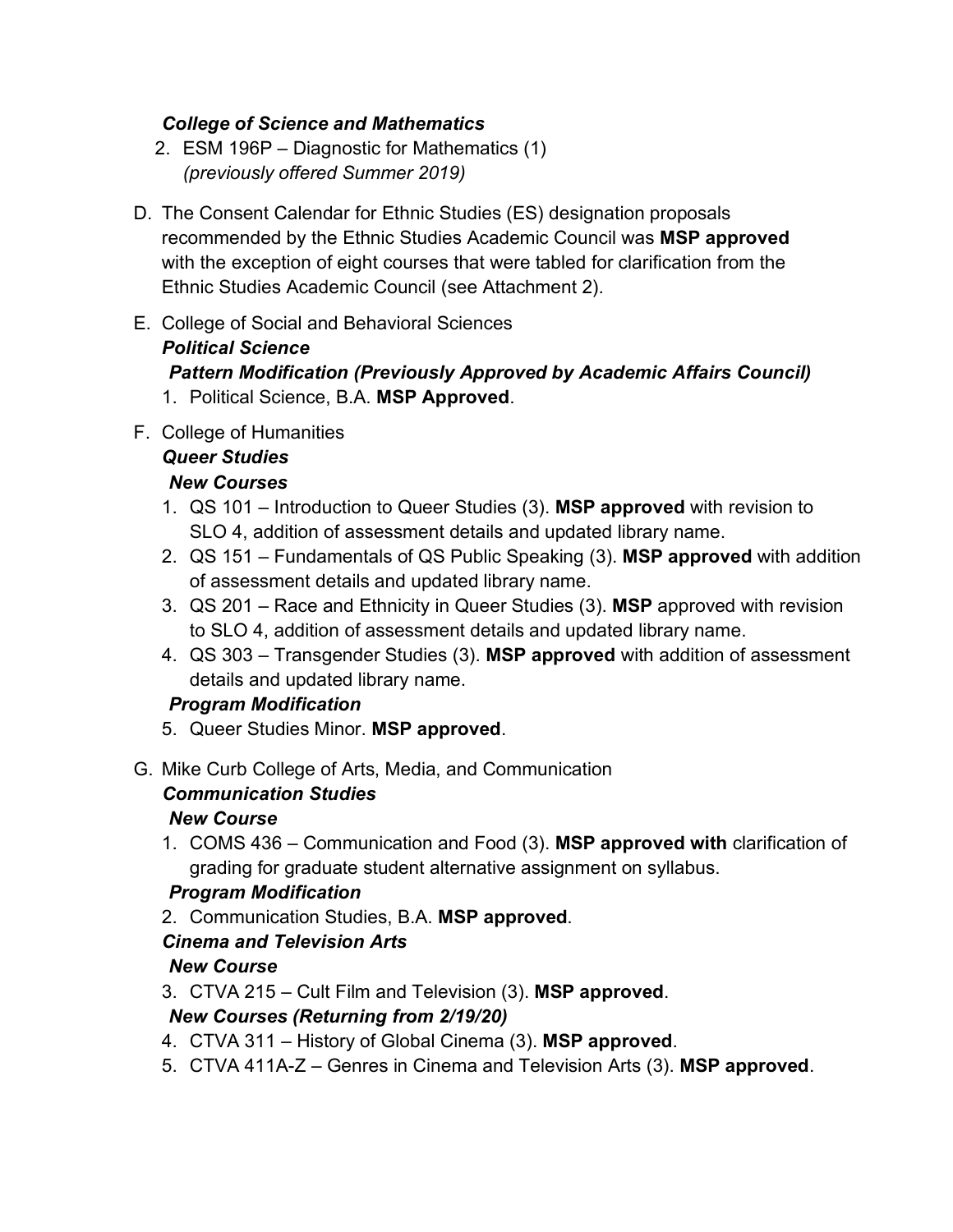#### *Program Modification*

- 6. Cinema and Television Arts, B.A. Media Theory and Criticism Option. **MSP approved**.
- H. D. Cours and L. Becker provided an update on the Internship Policy subcommittee. The subcommittee met and discussed developing a policy similar to Chico State as well as the question of what would be centralized or left to colleges and departments in the new process. The subcommittee also discussed risk management aspects that have been problematic for departments in recent years. E. Adams said that although CSUN has not received the final audit report, the revised Internship Policy should be voted on at the next meeting to show that the campus is responding to the audit findings.
- I. D. Weingarten shared that no additional feedback was submitted regarding the proposed revisions to the Standard Operating Procedures presented at the last meeting. After brief discussion, revisions to the Standard Operating Procedures were **MSP approved**.

Meeting adjourned at 2:46 p.m.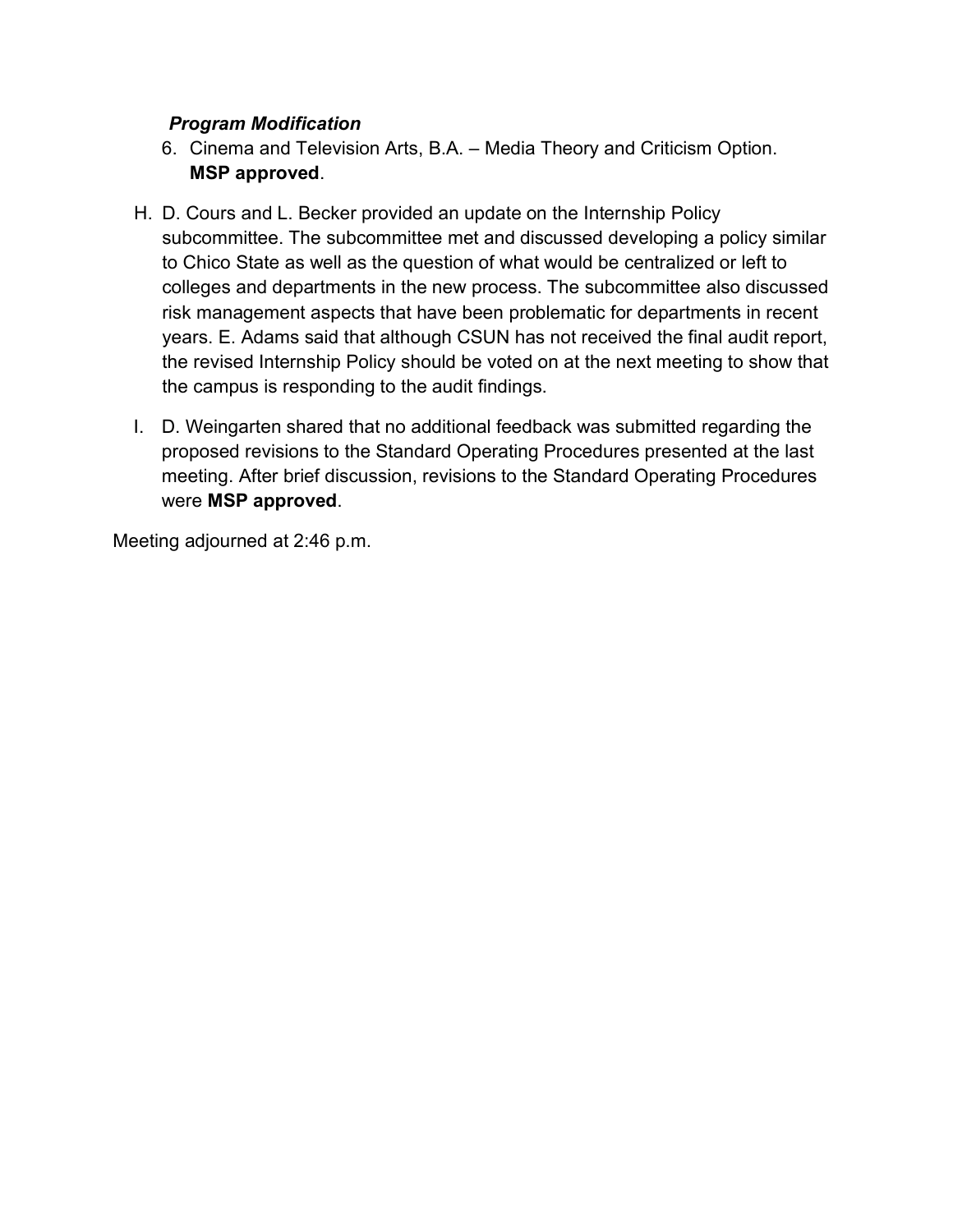## **Attachment I: Consent Calendar**

Some curriculum proposals will be moved onto a "consent calendar" on the agenda. The purpose of the consent calendar will be to expedite items deemed to be minor and noncontroversial. The Chair of EPC will move items onto the consent calendar in consultation with the Executive Secretary of the Committee. All of these items will remain available for review by all EPC members and any EPC member may remove an item from the consent calendar at any time prior to or during the meeting at which the item is to be considered. Items on the consent calendar will be acted upon as a single item. (EPC Standard Operating Procedures, page 3.)

- A. College of Humanities *American Indian Studies New Course*
	- 1. AIS 318 American Indian Literature (3) *Proposed for GE Section C2 Humanities or F Comparative Cultural Studies*

#### *Delete Course*

2. AIS 314 – North American Indian Literature (3)

## *Program Modification*

3. American Indian Studies Minor

#### *English*

## *New Course*

4. ENGL 318 – American Indian Literature (3) *Proposed for GE Section C2 Humanities or F Comparative Cultural Studies* 

## *Delete Course*

5. ENGL 314 – North American Indian Literature (3)

## *Program Modifications*

- 6. English, B.A. English Subject Matter, Literature, Creative Writing, and Honors **Options**
- 7. Creative Writing Minor
- 8. Literature Minor

## *Liberal Studies*

## *Program Modifications*

- 9. Liberal Studies, B.A. ITEP Freshman Option
- 10. Liberal Studies, B.A. ITEP Junior Option
- 11. Liberal Studies, B.A. Pre-Credential Option

## *Jewish Studies*

## *Course Modification*

12. JS 200 – Jewish Religion and Culture (3) *Change course number to JS 100; Change course description and requisites*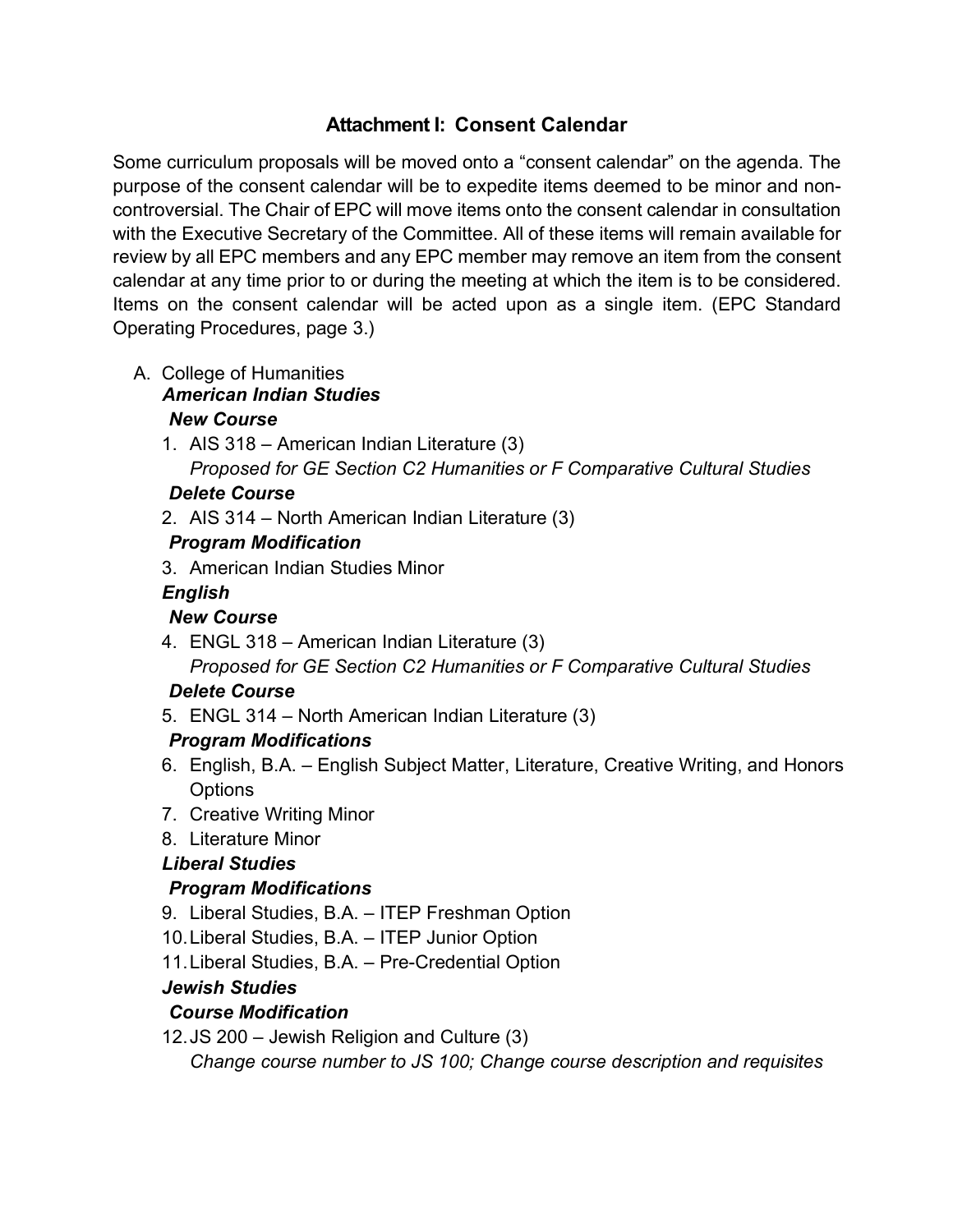## *Modern and Classical Languages and Literatures Course Modification*

13.SPAN 497 – Comparative Structure of Spanish and English (3) *Change course level, short title, course description and requisites*

#### B. Mike Curb College of Arts, Media, and Communication *Cinema and Television Arts (Returning from 2/19/20) Course Modifications*

- 1. CTVA 301 Design of the Media Message (3) *Change course title, short title and description*
- 2. CTVA 305 History of Broadcasting (3) *Change course title, short title and description*
- 3. CTVA 410 Advanced Film Theory: Studies in Film Style (3) *Change course title, short title, description and requisites*
- 4. CTVA 415A-Z International Cinema (3) *Change course title, short title, description and number of times course may be taken*

# *Communication Studies*

## *Course Modifications*

- 5. COMS 400C Directing Oral Performance (3) *(Returning from 10/2/19) Change course description, requisites, number of times course may be taken and classification from C-77 to C-4*
- 6. COMS 454 Communication and Technology (3) *Change course number to COMS 354, course level, course description and requisites*
- 7. COMS 464 Digital Rhetorics (3)

*Change course title, short title, course description and requisites*

## *Music*

## *Program Modification*

8. Music, B.A. – Music Therapy Option

## *Theatre*

## *Course Modifications*

- 9. TH 108A Acting I: Fundamentals (2) *Change course description and requisites*
- 10.TH 443V Theatre Voice and Speech III (3) *Change classification from C-20 to C-12; change course description*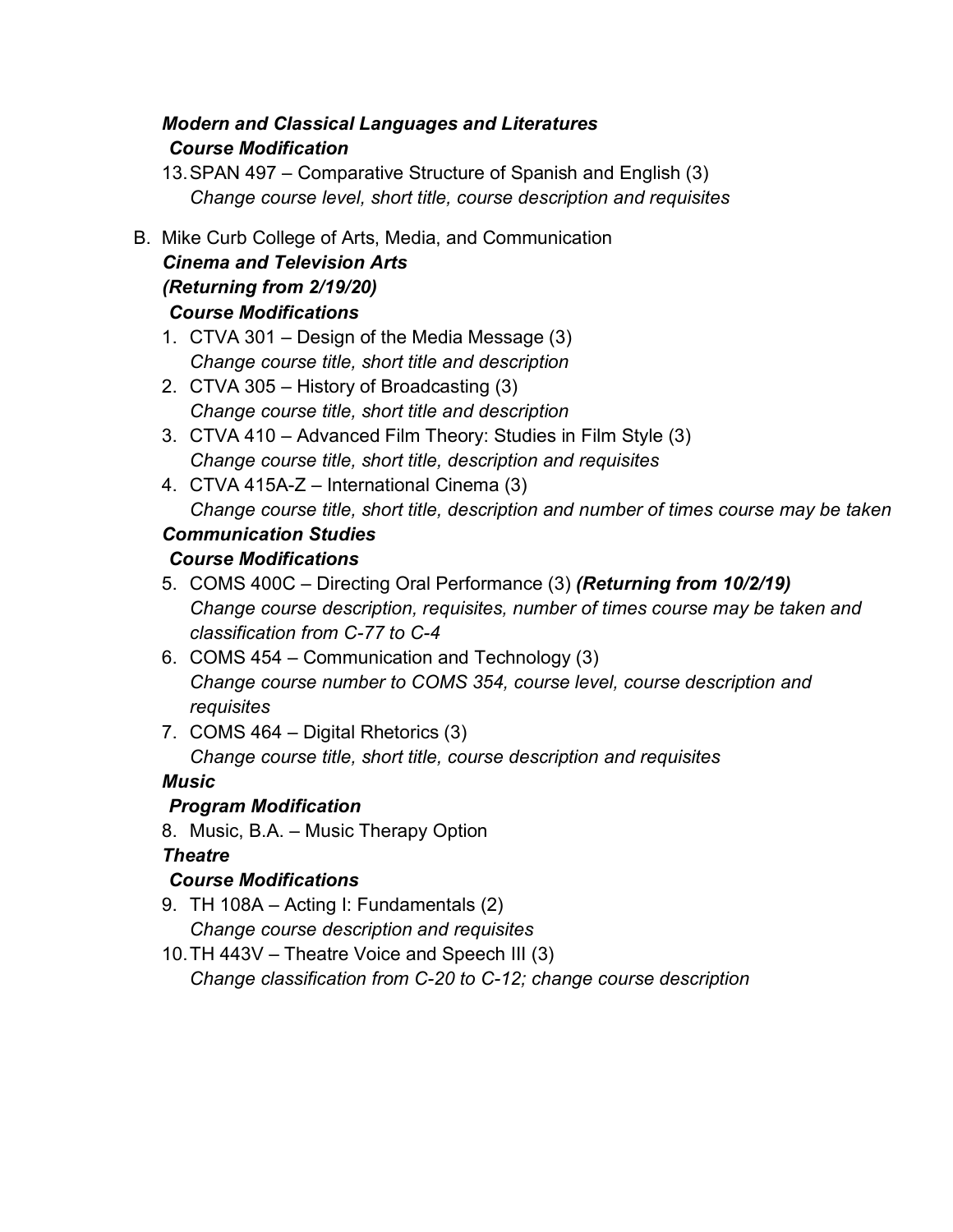### **Attachment II: Consent Calendar Ethnic Studies (ES) Designation Proposals**

Some curriculum proposals will be moved onto a "consent calendar" on the agenda. The purpose of the consent calendar will be to expedite items deemed to be minor and noncontroversial. The Chair of EPC will move items onto the consent calendar in consultation with the Executive Secretary of the Committee. All of these items will remain available for review by all EPC members and any EPC member may remove an item from the consent calendar at any time prior to or during the meeting at which the item is to be considered. Items on the consent calendar will be acted upon as a single item. (EPC Standard Operating Procedures, page 3.)

#### **Early Implementation**

- A. College of Humanities
	- *American Indian Studies*
	- 1. AIS 101 Introduction to American Indian Studies (3)
	- 2. AIS 222 Gender, Sexuality, and American Indian Communities (3) *Tabled*
	- 3. AIS 301 American Indians and Popular Culture (3)

#### *Asian American Studies*

- 4. AAS 100 Introduction to Asian American Studies (3)
- 5. AAS 210 History of Asians in America (3)
- 6. AAS 220 Survey of Asian American Literature (3)
- 7. AAS 230 Asian Americans and the Media (3)
- 8. AAS 311 Research Methods in Asian American Studies (3)
- 9. AAS 321 Asian American Fiction (3)
- 10.AAS 340 Asian American Women (3)
- 11.AAS 345 Contemporary Issues in Asian American Studies (3)
- 12.AAS 355 Biracial and Multiracial Identity (3)
- 13.AAS 360 Asian American Immigration-Global Perspective (3)
- 14.AAS 440 Urbanization and Asian American Communities (3)
- 15.AAS 455 Asian American Sexuality (3)

## *Central American and Transborder Studies*

- 16.CAS 100 Introduction to Central American Studies (3)
- 17.CAS 102 The Salvadoran Experience (3)
- 18.CAS 201 Survey of Central American Literature (3)
- 19.CAS 309 Ancient to Pre-Modern History of the Central American People (3) *Tabled*
- 20.CAS 311 The Central American Diaspora (3)
- 21.CAS 365 Changing Roles of Central American Women (3)
- 22.CAS 368 Central American Revolutionary Movements (3)
- 23.CAS 369 Contemporary Social Movements in Central America (3)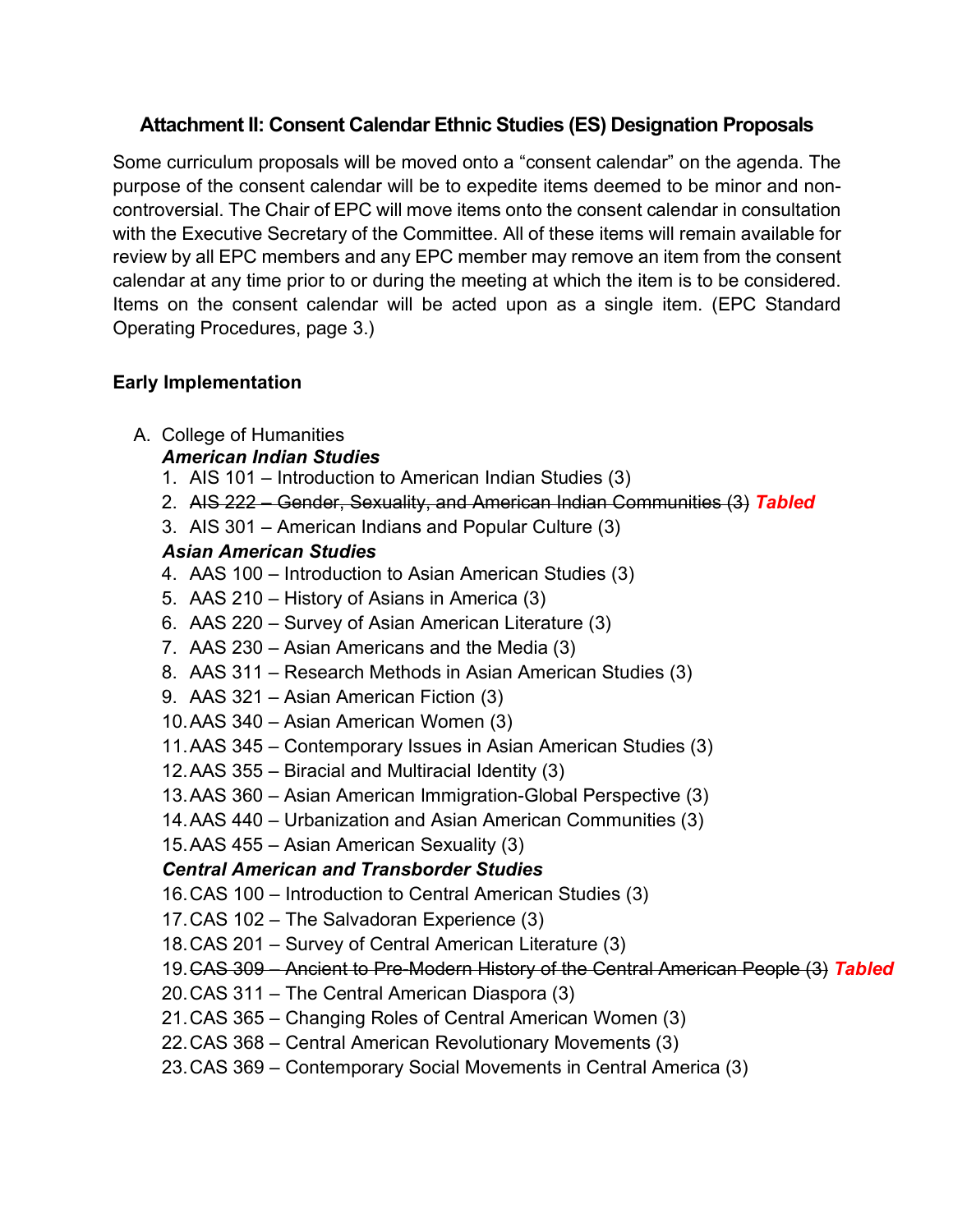#### *Chicana and Chicano Studies*

24.CHS 100 – Chicana/o Culture (3) 25.CHS 111 – Chicana/o and the Arts (3) 26.CHS 201 – Survey of Mexican Literature in Translation (3) 27.CHS 246 – Contemporary Issues of the Chicana (3) 28.CHS 270SOC/F – Fieldwork in Barrio Studies (1/2) 29.CHS 306 – The Chicana/o in Films (3) 30.CHS 310 – Regional Music of Mexico (3) 31.CHS 345 – History of the Mexican Peoples (3) 32.CHS 346 – History of the Chicana/Mexicana (3) 33.CHS 350 – Religions and Spiritualities in Chicana/o Communities (3) 34.CHS 351 – Survey of Mexican Philosophical Thought (3) 35.CHS 364 – World Migration and the Chicana/o (3) 36.CHS 365 – Third World Women and the Chicana (3) 37.CHS 380 – Chicana/o Literature (3) 38.CHS 381 – Contemporary Chicana Literature (3) 39.CHS 390 – Alternative Chicano Press (3) 40.CHS 401 – Pre-Cuauhtemoc Meso-American Civilizations (3) *Tabled* 41.CHS 405 – Chicanas/os and the Media (3) 42.CHS 417 – Equity and Diversity in Schools (3) *Tabled* 43.CHS 430 – The Chicana/o Child (3) 44.CHS 431 – The Chicana/o Adolescent (3) 45.CHS 432 – Counseling the Chicana/o Child (3) 46.CHS 434 – Current Educational Theories of Chicana/os in the Schools (3) 47.CHS 453 – Theory and the Chicana/o Experience (3) 48.CHS 460 – Politics of the Chicana/o (3) 49.CHS 467 – Environmental Justice and Chicana/o Communities (3) 50.CHS 473 – The Chicana/o and Social Institutions (3)

51.CHS 480/F – Chicana/o-Latina/o Children's Literature in Communities (2/1)

52.CHS 486A – Nahuatl I (3) *Tabled*

#### B. College of Social and Behavioral Sciences *Africana Studies*

- 1. AFRS 100 Introduction to Black Studies and Culture (3)
- 2. AFRS 161 American Political Institutions: A Black Perspective (3)
- 3. AFRS 168 Introduction to the African Diaspora (3)
- 4. AFRS 171 Classical African Civilization (3) *Tabled*
- 5. AFRS 201 Economics of the African American Community I (3)
- 6. AFRS 220 Psychological Environment of the African American (3)
- 7. AFRS 221 Social Environment of the African-American (3)
- 8. AFRS 245 African-American Literature Since 1930 (3)